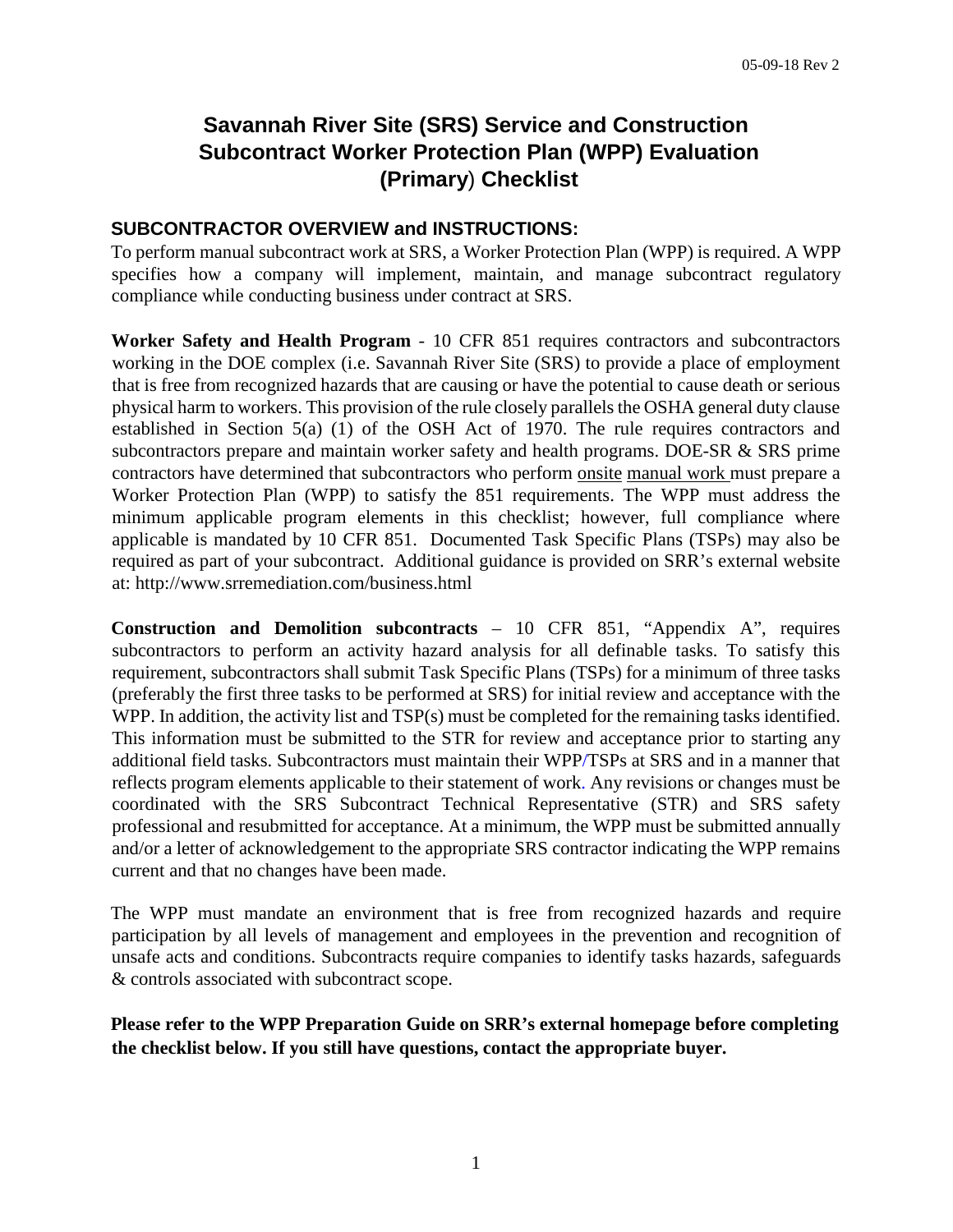### **WPP CHECKLIST INSTRUCTIONS**

If you incorporate sections of your company's corporate safety plan/program, be sure it addresses each applicable program element in this checklist. If it does not, revise that section so your SRS Specific Worker Protection Plan will be accepted.This checklist must be completed by recording sections/page numbers from your SRS Specific WPP that correspond to each program elements applicable to your subcontract scope.

SRS has specific Focused Observation (safety) Checklists that subcontractors must incorporate into their SRS Specific WPPs. Review the checklist titles and access each applicable checklists located on the SRR Internet Homepage at: (http://www.srs.gov/general/busiops/SRR-Procurement/checklist.htm)**.** Identify the applicable lines of inquiry (LOIs) and complete and sign the bottom portion of each checklist and submit them with your WPP.

**Note**: If your subcontract involves service, maintenance, or repair of laboratory equipment or other small equipment, a service maintenance manual may be submitted as part of your SRS Site Specific WPP if associated hazards, safeguards and controls are identified within the manual. In addition to the manual, subcontractors must address the minimum applicable program elements from the checklist in section II on a company letterhead. The cover letter must represent the service maintenance manual, applicable focused observation checklists and the applicable directives and policies in Section II and OSHA program elements in Section III as a complete SRS Specific WPP. Any questions should be directed to the procurement buyer for resolution with the SRS safety professional responsible for reviewing and accepting the WPP.

As a reminder, this checklist identifies the minimum safety and health program elements that SRS expects subcontractors to address in their SRS Site Specific WPP. It is not intended to be all inclusive and should be used only as guidance to support minimum documentation.

### **SECTION I:**

#### **(Subcontractor Completes)**

| <b>Subcontractor Name:</b>                  |  |
|---------------------------------------------|--|
| Proposal/Subcontract No.                    |  |
| <b>SRS</b> Buyer:                           |  |
| Subcontract Technical Representative (STR): |  |
| <b>Subcontractor Representative:</b>        |  |
| Date Completed:                             |  |
| (SRS Completes)                             |  |
| <b>SRS</b> Safety Professional              |  |
| SRS Industrial Hygienist                    |  |
| Reviewed by:                                |  |
| Date:                                       |  |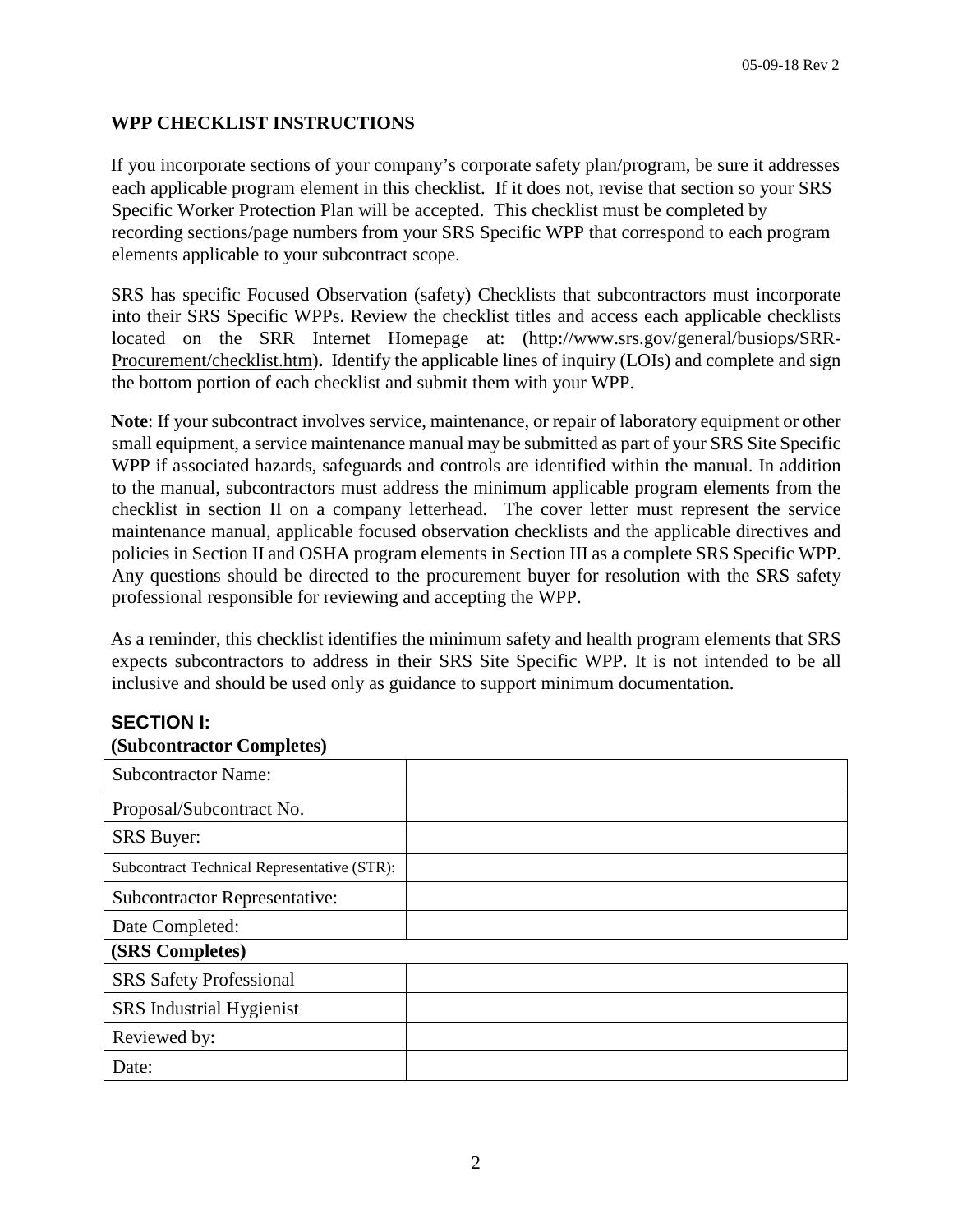### **SECTION II: Site Directives/Policies**

Complete the following checklist to identify the appropriate locations by sections and/or page numbers within the Subcontractor's WPP that correspond to the program elements applicable to the subcontract scope of work:

**NOTE**: Some "*sample clauses*" are included in this section to help understand the intent of the program element and how it should be documented in your WPP. You can cut and paste the sample clauses in your WPP, **but you are expected to expand on these clauses to reflect your current policies and/or those you will implement to establish and manage compliance.**

Fitness for Duty: – (*Sample Clause*) Our company has established policies to ensure our employees report to work and perform their assigned task(s) safely and free from impairments. One such policy is our substance abuse program. Another program is our open door policy whereby our employees are encouraged to report any emotional distress issues to their supervisor. Our supervisors and managers have been trained and know how to assist employees or refer workers for additional assistance. Our occupational medical program includes guidance on managing injuries and personal health conditions to ensure such conditions do not become a hazard for the employee or their co-workers. Documentation supporting the above mentioned programs is included with this WPP.

 $Yes \Box \qquad No \Box$   $N/A \Box$  Location

Focused Observation Checklist**:** - (*Sample Clause*) This SRS Specific WPP contains dated and signed SRS Focused Observation (Safety) Checklists that are incorporated in this WPP. Our safety professional/safety representative when applicable to our subcontract and/or our onsite supervision/technicians will use these checklists to conduct and document internal safety observations of our work activities. Hard copies of our internal observations will be made available to the STR upon request.

 $Yes \Box \qquad No \Box$   $N/A \Box$  Location

Task Specific Plans (TSPs): - (*Sample Clause*) Our TSPs are living documents that may require revising to reflect any additional facility or project hazards before we can obtain a work release at SRS. Three TSPs have been prepared and incorporated into this SRS Specific WPP. During our tasks review and hazard analysis we solicited input from our employees who perform similar work and/or will be performing the tasks at SRS. The controls and safeguards reflect our internal program, this WPP and our subcontract requirements as applicable. These TSPs address the first three (3) initial tasks we will be performing at SRS under this subcontract (when required) or under this construction and/or demolition subcontract**.** A list of project activities/tasks that will require additional hazard analysis is included in this WPP supporting this construction and/or demolition subcontract.

Once we arrive on site and determine our additional tasks, we will analyze the hazards and document the remaining TSPs. These TSPs will be submitted and reviewed with the STR for acceptance prior to performing the tasks.

```
Yes \Box \qquad No \Box N/A \Box Location
```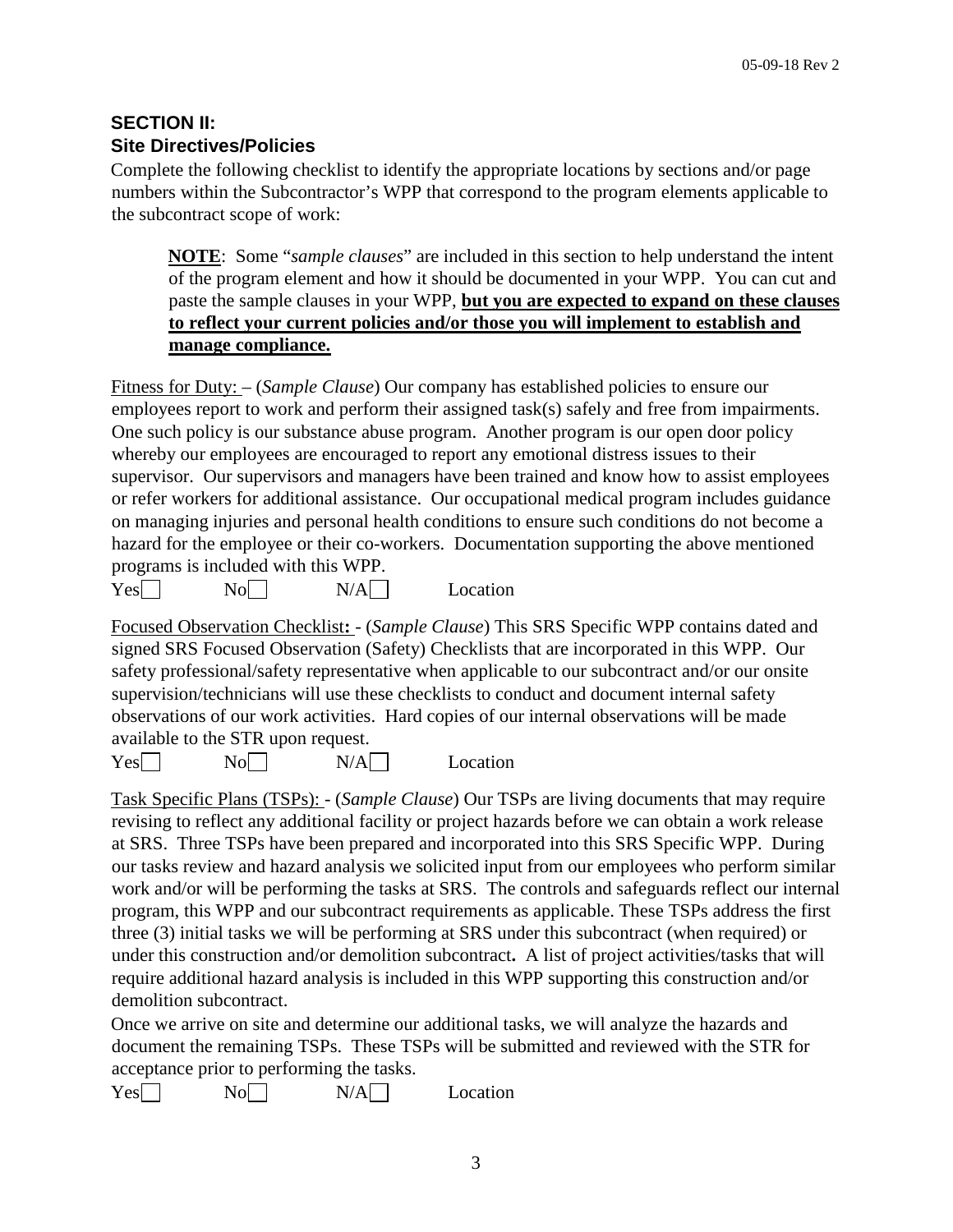Overhead Utilities**: -** (*Sample Clause*) Our SRS subcontract will require us to utilize vehicles, equipment, or material in proximity to overhead SRS utilities. We understand we must establish a minimum of two (2) barrier controls where there is a potential to come in contact with overhead power lines or other utilities. One of our controls will be a dedicated trained spotter who will observe our activities and alert our operators/drivers or employees who are performing activities that have the potential to come in contact with such utilities. Our other barrier will include documentation of standoff distances, markers, and other warning barriers to alert employees of the established boundaries. Effected employees will be briefed on the controls and these requirements. Our supervisors are responsible for overseeing and managing these requirements.

| Yes | $No^-$ | N/A | Location |
|-----|--------|-----|----------|
|-----|--------|-----|----------|

Drilling and Penetration: **-** (*Sample Clause*) Our work at SRS may require us to perform drilling and penetration activities. Before we can perform such activities, each effected employees must be trained on SRS specific requirements and the requirements must be incorporated into this WPP. The following drilling and penetration requirements were extracted from the Statement of Work Clauses in our subcontract and are now incorporated in this WPP. All employees will comply fully with the requirements as specified below:

| Yes <sub>l</sub> | No | N/A | Location |
|------------------|----|-----|----------|
|------------------|----|-----|----------|

Accidents/Incidents/Investigation**:** (*Sample Clause*) Our supervision and/or employees are required to immediately report accidents, injuries or incidents to the STR and participate in the investigation. We understand OSHA 1904 recordkeeping requirements and will process and manage on the job injuries and illnesses accordingly. We are aware that a DOE "Individual Accident/Incident Report" form 5484.3 must be completed and submitted to the STR within two days following the injury/illness. Our onsite supervision will lead and participate in the investigation including developing appropriate corrective action to prevent reoccurrence. Documentation of corrective action will be prepared and submitted to the STR for review and acceptance when appropriate.

 $Yes \Box \qquad No \Box$   $N/A \Box$  Location

### **Specific Requirements**

Safety Policy (*Sample Clause*) Our company's president and senior managers safety policy mandates safe and healthful workplace practices and conditions. Bottom line, it is one of our core management values. Senior management mandates safe work practices and conditions and holds management, supervision and employees accountable. If work cannot be performed safely, we will not continue until all hazards are identified, controls are established and managed accordingly.

The president's/CEO's signed safety policy is included in the front of this WPP.  $Yes \Box \qquad No \Box$   $N/A \Box$  Location

|     |    | Clear goal for the subcontractor's safety and health policy |          |
|-----|----|-------------------------------------------------------------|----------|
| Yes | No | N/A                                                         | Location |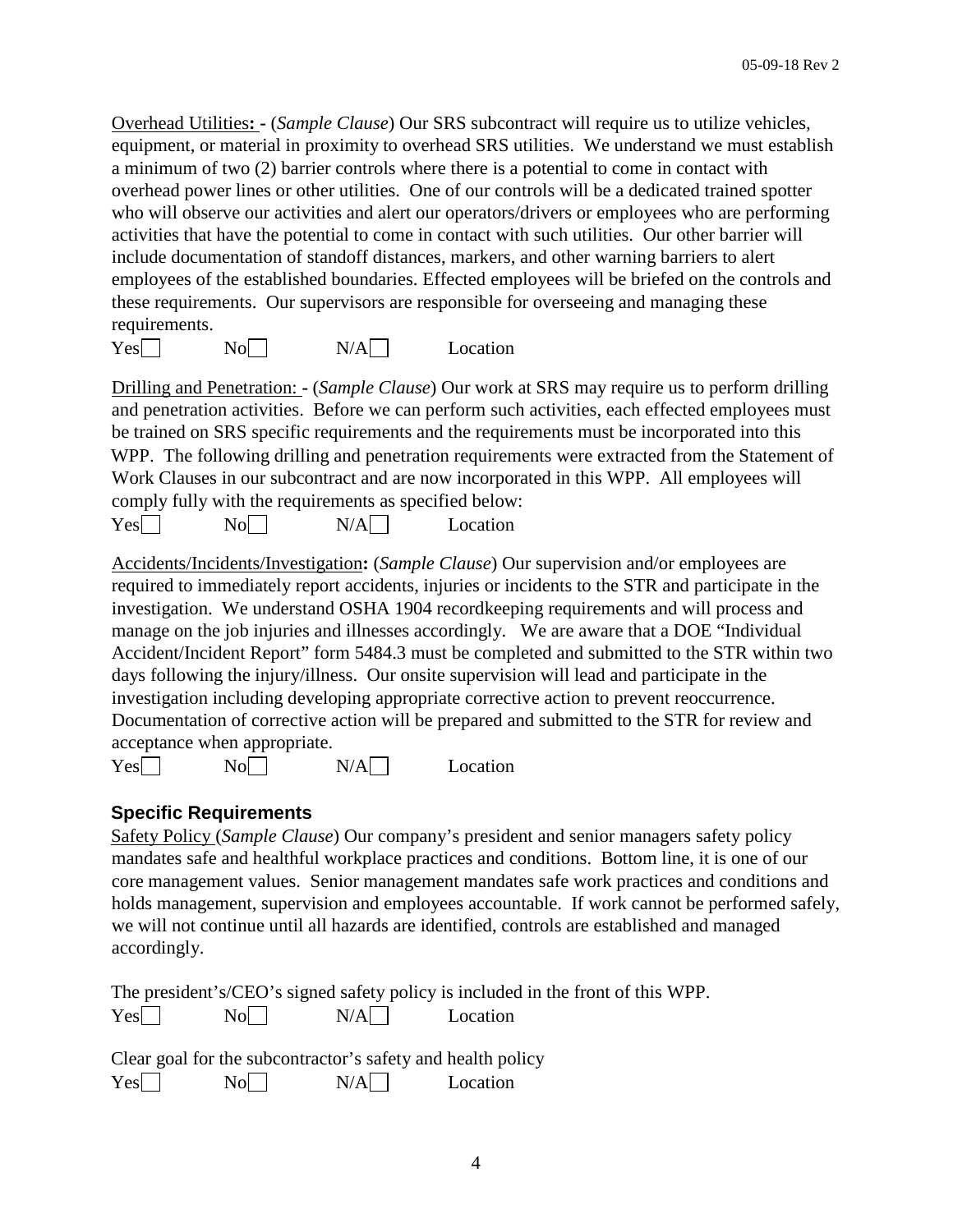Personnel responsibilities, authority, and accountability  $Yes \Box \qquad No \Box$   $N/A \Box$  Location

Copy of WPP- (*Sample Clause*) Our employees will be trained where indicated and briefed on the requirements in this SRS Specific WPP. If requested, employees will be provided a copy of this SRS accepted WPP.

 $Yes \Box \qquad No \Box$   $N/A \Box$  Location

Time Out - (*Sample Clause*) Our company policy gives our employees the right and the authority necessary to call a time out if they are unsure about the tasks, when things don't go as planned, new hazards are identified or if there's ever a question whether work can be performed safely. Our employees understand they are to immediately inform their management and the STR should a time out be necessary. Each employee is aware that it is their responsibility to review the hazards and concerns with the STR and agree on the necessary controls before work can resume.  $Yes \Box \qquad No \Box$   $N/A \Box$  Location

Considering hazards and employee exposure when selecting or purchasing equipment, products, and services: (*Sample Clause*) Our company has an established corporate policy that requires management consideration and review of hazards associated with the products we buy i.e. toxic substance/agents required for our subcontract work, before we purchase them. When other less hazardous products are available and they meet required specifications, we will buy these products to eliminate and/or minimize exposure to our employees and other employees who may be working with or in close proximity to our work. We also evaluate hazards associated with the equipment we use and purchase equipment that provides the most protection for our employees.  $Yes \Box$  No  $N/A \Box$  Location

**EMPLOYEE COMMUNICATIONS** 10 CFR 851.20 .21 (7) (8), 25. (a)(b)(1)(2)(3)(c), .26(5)

**N**ew hire employee safety orientation**:** (*Sample Clause*) Our company conducts new hire safety orientations before employees are assigned to field work. The orientation consists of a review of our company safety policy, goals, management expectation, worksite hazards and safety rules that apply. The orientations are conducted by our safety professional or a member of management. Task/job specific hazards are also reviewed at this time and/or prior to performing the tasks/job.

 $Yes \Box \qquad No \Box$   $N/A \Box$  Location

Employee safety meetings**:** (*Sample Clause*) We have regular scheduled safety meeting where our managers/supervisors discuss safety topics pertinent to our work environment and the hazards associated with our tasks. Accidents and incidents that have occurred since our last safety meeting are discussed including any trends or lessons learned from those incidents. Employees are encouraged to provide feedback. Noteworthy employee feedback, safety topics and employee signatures are documented and kept on file from each meeting and are available for the STR to review upon request.

| Yes | No | N/A | Location |
|-----|----|-----|----------|
|-----|----|-----|----------|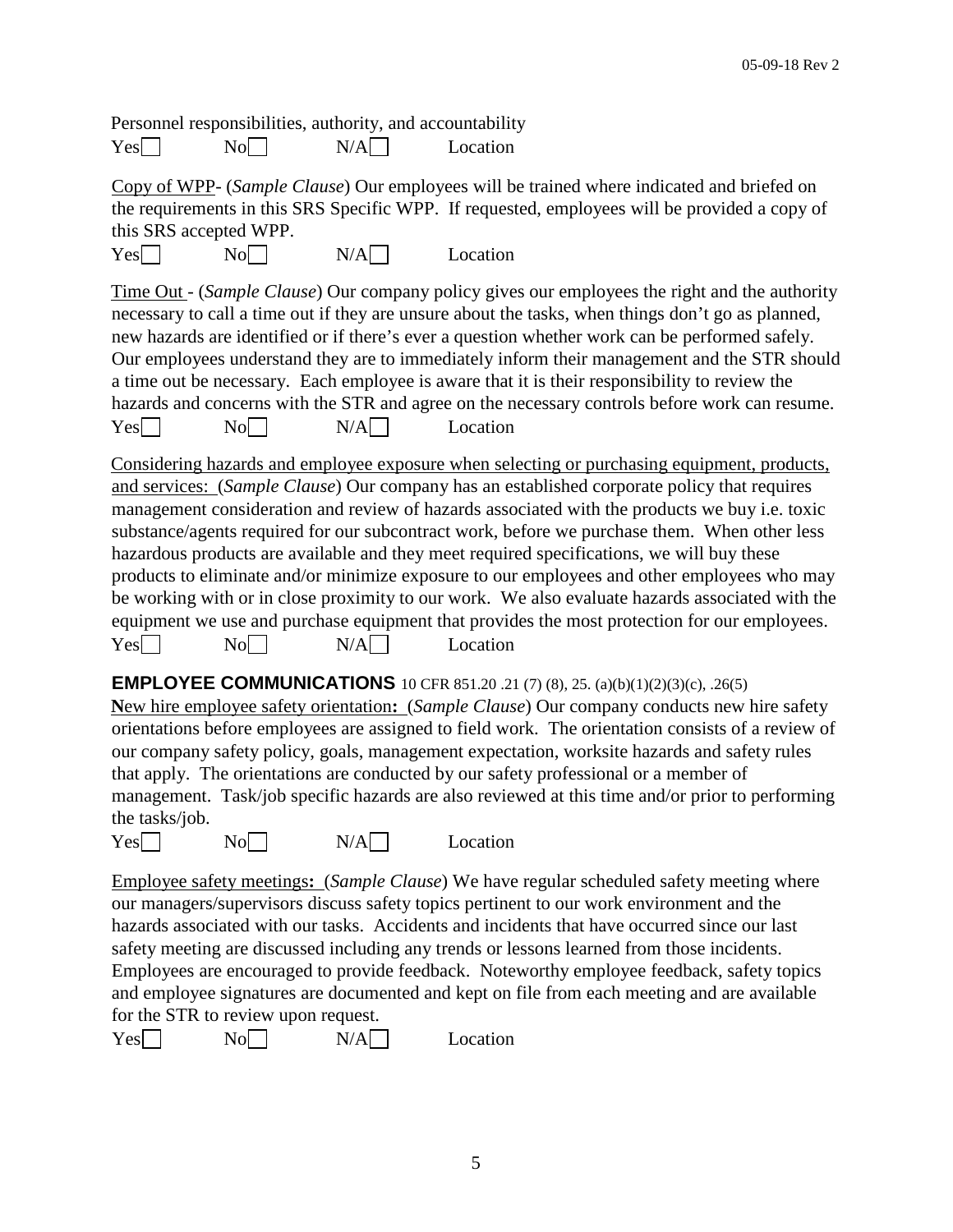|     |                                             |     | Employee's rights relative to company documentation: (Sample Clause)                                                                                                                                                                                                                                                                                                       |
|-----|---------------------------------------------|-----|----------------------------------------------------------------------------------------------------------------------------------------------------------------------------------------------------------------------------------------------------------------------------------------------------------------------------------------------------------------------------|
|     |                                             |     | Our employees have been informed that they have the right to request and receive the results of                                                                                                                                                                                                                                                                            |
|     |                                             |     | safety and health inspections and accident investigation reports.                                                                                                                                                                                                                                                                                                          |
| Yes | $\overline{N_0}$                            | N/A | Location                                                                                                                                                                                                                                                                                                                                                                   |
|     |                                             |     | Concealing or destroying information: (Sample Clause) Employees have been informed that they<br>are not to conceal nor destroy any information concerning non-compliance or potential<br>noncompliance with 10 CFR 851 worker safety and health program, OSHA or any other                                                                                                 |
|     | regulatory compliance requirements.         |     |                                                                                                                                                                                                                                                                                                                                                                            |
| Yes | No                                          | N/A | Location                                                                                                                                                                                                                                                                                                                                                                   |
|     |                                             |     | COMPANY TRAINING PROGRAM 10 CFR 851.25: (Sample Clause) Our company's training<br>program consists of new employee safety orientations, periodic group meetings, and one-on-one<br>training. Our training requirements, whether formal or informal, are designed to instruct each<br>employee on general safety procedures and requirements specific to the employee's job |
|     |                                             |     | assignment. We maintain documentation of our training. Other training includes:                                                                                                                                                                                                                                                                                            |
| п   | Job/Task Specific Hazards and Controls      |     |                                                                                                                                                                                                                                                                                                                                                                            |
| п   | Specialized jobs                            |     |                                                                                                                                                                                                                                                                                                                                                                            |
| ٠   | <b>Hazard Communication</b>                 |     |                                                                                                                                                                                                                                                                                                                                                                            |
| ٠   | <b>Hearing Conservation</b>                 |     |                                                                                                                                                                                                                                                                                                                                                                            |
| Ξ   | Personal Protective Equipment               |     |                                                                                                                                                                                                                                                                                                                                                                            |
| п   | First Aid (for our designated employee (s)) |     |                                                                                                                                                                                                                                                                                                                                                                            |

- Incident Reporting
- Manufactures' Operator/Service/Maintenance Instructions

OCCUPATIONAL MEDICINE AND FIRST AID 1910.151 Subpart K and 1926 Subpart C, 10CFR 851 **Note:** Review CFR 851 Worker Safety and Health Program Section 8, Occupational Medicine relative to the applicability of the program elements under this section. Some of the elements may not be applicable if your company does not work on a DOE site for more than 30 days within a 12 month period, or has no employees enrolled for any length of time in a medical or exposure monitoring program, required by this rule and/or any other applicable Federal, State, or local regulation or other obligation. At a minimum, your company must address the following medical and first aid program elements.

Licensed medical provider: (*Sample Clause*) Our company will identify an offsite medical provider it the area to provide medical treatment for on the job injuries or illnesses that occur at SRS. The name of our medical provider will be documented in our WPP and posted at our jobsite for all employees to view. All employees will be informed of our medical provider.  $Yes \Box \qquad No \Box$   $N/A \Box$  Location

Return to work policy following on the job injury: (*Sample Clause*) Our company policy requires employees who are injured at work to report the injury immediately to their supervisor and the supervisor reports it to the STR. If immediate medical treatment beyond first aid is needed, our supervisors know to call the onsite emergency response numbers  $-3-3911$  from an SRS phone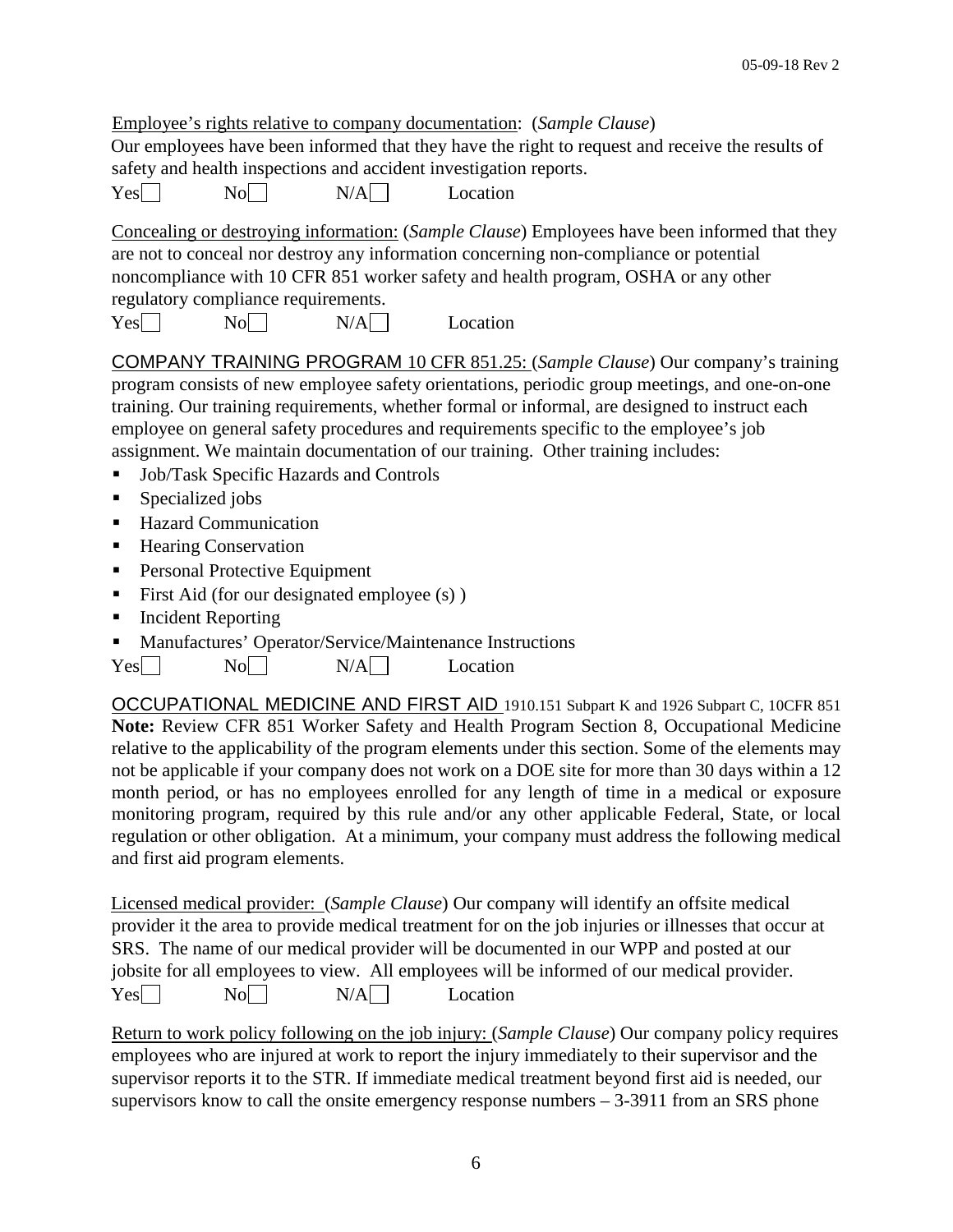and 803-725-1911 when using a cell phone. All injured employees requiring medical treatment beyond first aid must see our company physician prior to returning to work. We require a medical release form before allowing the employee to return to work. Any limitations or restrictions noted by our health care provider will be reviewed by our safety professional and the supervisor with consideration of available work. If at all possible, the employee will be assigned tasks within the restrictions/limitations. If unavailable, the employee will be sent back to the medical provider until released to resume his or her full duties. Our company will communicate regularly with our medical provider and the employee until allowed to return to normal duties.  $Yes \Box$  No  $N/A \Box$  Location

|     |    |       |          | Employee(s) trained in first aid: ( <i>Sample Clause</i> ) An appropriate number of our employees will |
|-----|----|-------|----------|--------------------------------------------------------------------------------------------------------|
|     |    |       |          | be first aid trained including on blood-born pathogens. One of our first aid trained employees         |
|     |    |       |          | will be onsite anytime work is being performed at SRS including during any off-shift work.             |
| Yes | No | $N/A$ | Location |                                                                                                        |

First Aid Supplies : (*Sample Clause*) An appropriate number of fully stocked first aid kits including other related supplies will be provided during our work at SRS. These kits and other supplies will be maintained per the supplier's and our offsite medical provider's guidance/recommendations. A first aid log will be maintained by our trained first aid providers.  $Yes \Box \qquad No \Box$   $N/A \Box$  Location

**Note**: The additional occupational medical program elements below must be documented (at a minimum) in your WPP per 10CFR 851 when applicable as indicated at the beginning of this section:

|  |                                               | An established medical surveillance program for affected employees |
|--|-----------------------------------------------|--------------------------------------------------------------------|
|  | $Yes \Box \qquad No \Box$ $N/A \Box$ Location |                                                                    |
|  |                                               |                                                                    |

Maintenance and employee access to medical records

| Yes | No | N/A | Location |
|-----|----|-----|----------|
|-----|----|-----|----------|

### **SECTION III**

OSHA and 10 CFR 851 Programs Elements:

The following minimum program elements must be reflected in this WPP when applicable to the subcontract scope. Documentation must reflect OSHA and 10CFR 851 requirements. You can incorporate program requirements from your corporate safety plan but they must address each element in this checklist. If not, you must revise the requirements before you include them to avoid a possible delay in obtaining acceptance of your WPP and related submittals.

| <b>HEAT STRESS</b> |                                                                       |
|--------------------|-----------------------------------------------------------------------|
| Pre-hydration      | $Yes \nightharpoonup No \nightharpoonup N/A \nightharpoonup Location$ |
| Acclimatization    | $Yes \nightharpoonup No \nightharpoonup N/A \nightharpoonup Location$ |
| Signs and symptoms | $Yes \tNo \tN/A \tC$ Location                                         |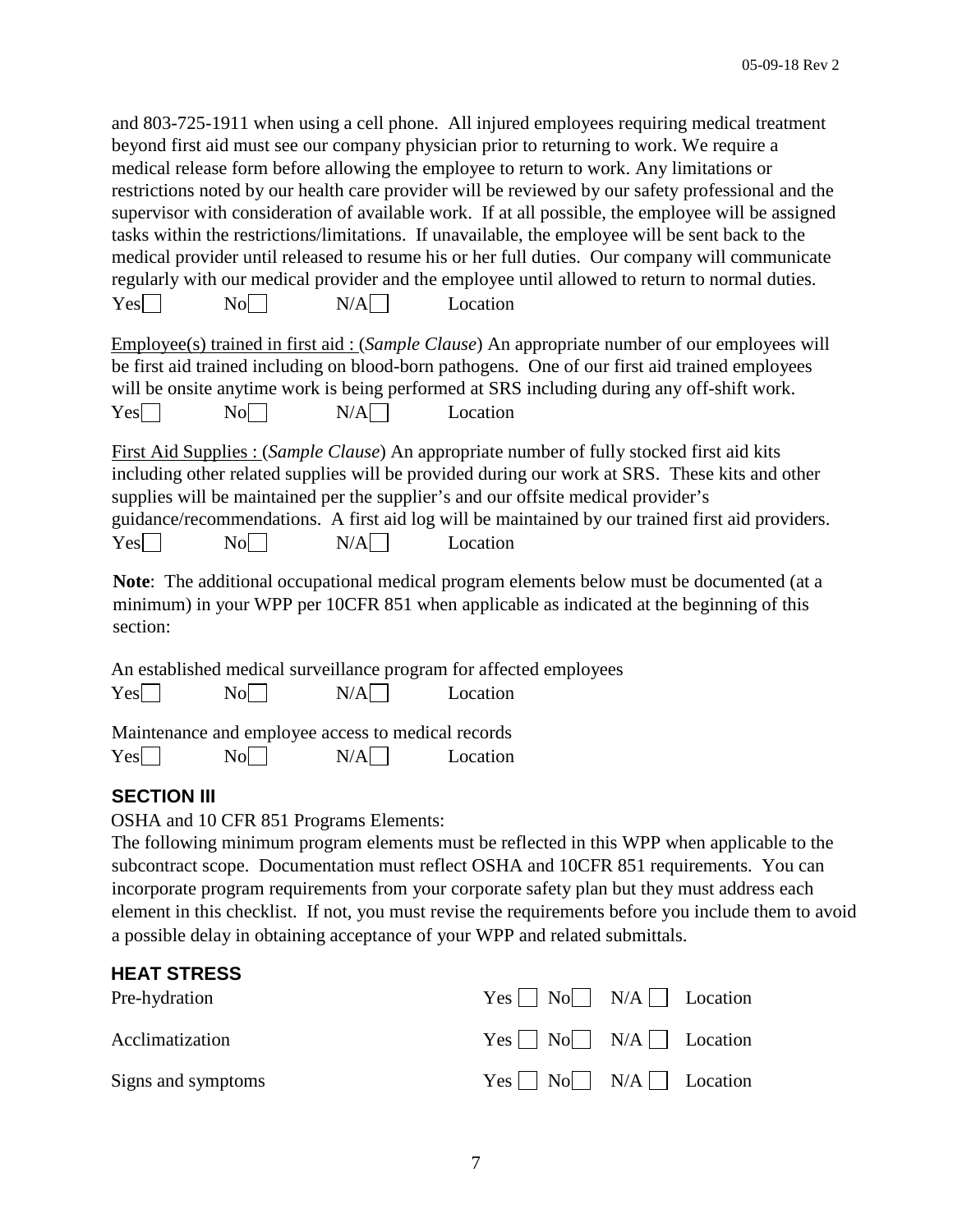| <b>GENERAL PERSONAL PROTECTIVE EQUIPMENT</b> 1910 Subpart I and 1926 Subpart E                                                                                                    |                                          |                                  |                       |          |
|-----------------------------------------------------------------------------------------------------------------------------------------------------------------------------------|------------------------------------------|----------------------------------|-----------------------|----------|
| Eye and face protection                                                                                                                                                           | $Yes$                                    | $\overline{N_0}$                 | N/A                   | Location |
| Head protection                                                                                                                                                                   | $Yes \Box No \Box$                       |                                  | N/A                   | Location |
| Foot protection                                                                                                                                                                   | $Yes \Box No \Box$                       |                                  | N/A                   | Location |
| Hand protection                                                                                                                                                                   | $Yes \Box No$                            | $\Box$                           | N/A                   | Location |
| <b>HAZARD COMMUNICATION 1910.1200</b><br>Written Program - list of hazardous chemicals,<br>methods used to inform employees of the<br>hazards, and precautionary measures         | $Yes \Box No \Box$                       |                                  | N/A                   | Location |
| <b>Employee Information and Training</b>                                                                                                                                          | $Yes \Box No \Box$                       |                                  | N/A                   | Location |
| Identity of The Hazardous Chemical(s) - labeling $Yes \fbox{} No \fbox{}$<br>system                                                                                               |                                          |                                  | N/A                   | Location |
| Material Safety Data Sheets being available to<br>employees                                                                                                                       | $Yes \nightharpoonup No$                 |                                  | N/A                   | Location |
| <b>RESPIRATORY PROTECTION PROGRAM ELEMENTS 1910.134</b>                                                                                                                           |                                          |                                  |                       |          |
| Training                                                                                                                                                                          | $Yes \mid \text{No}$                     | $\blacksquare$                   | N/A                   | Location |
| <b>Medical Evaluation</b>                                                                                                                                                         | $Yes \mid \mid$                          | N <sub>o</sub><br>$\blacksquare$ | N/A<br>$\blacksquare$ | Location |
| <b>Fit Tests</b>                                                                                                                                                                  | $Yes \nightharpoonup No$                 | $\Box$                           | N/A<br>$\blacksquare$ | Location |
| <b>Selection of Respiratory Equipment</b>                                                                                                                                         | $Yes \Box No$                            | $\Box$                           | N/A                   | Location |
| <b>Storage of Respiratory Equipment</b>                                                                                                                                           | $Yes \nightharpoonup No \nightharpoonup$ |                                  | N/A                   | Location |
| Pre-use Checks                                                                                                                                                                    | $Yes \Box No \Box$                       |                                  | N/A                   | Location |
| <b>HAZARDOUS ENERGY CONTROL PROGRAM ELEMENTS</b> 1910 Subpart S, 1926 Subpart K<br>Note: In addition to your program requirements, your subcontract may require site training and |                                          |                                  |                       |          |

**Note**: In addition to your program requirements, your subcontract may require site training and compliance with site procedure 8Q, Procedure 32.

| Purpose of Hazardous Energy Control Program $Yes \Box No \Box N/A \Box Location$ |                                            |
|----------------------------------------------------------------------------------|--------------------------------------------|
| Employee training                                                                | $Yes \frown No \frown N/A \frown Location$ |
| Responsibilities                                                                 | $Yes \frown No \frown N/A \frown Location$ |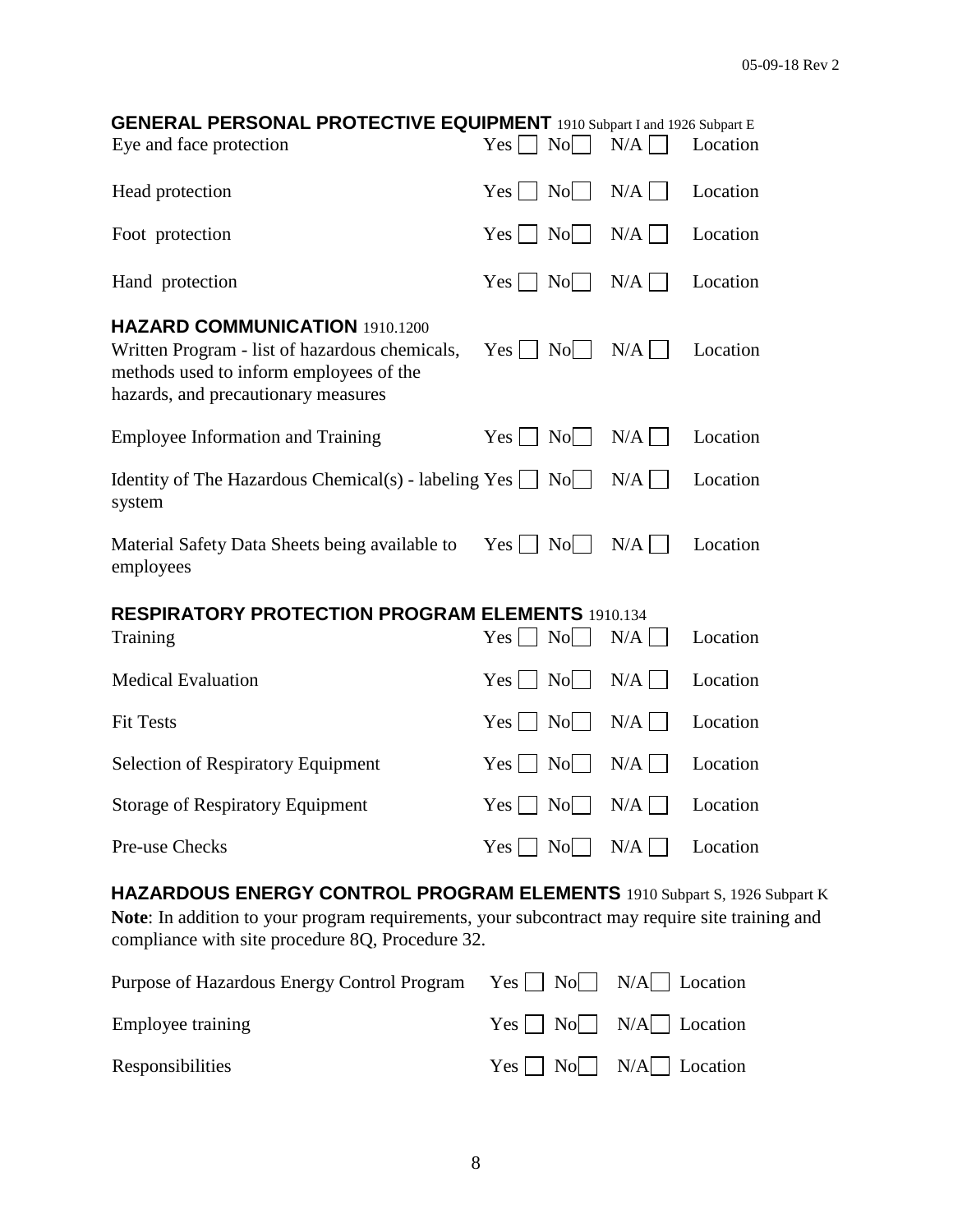| Installation of LOTO                                                                                                                                                                                                        | $Yes \tNo \tN/A \tJ$ Location                                                                                                              |                                                                      |          |
|-----------------------------------------------------------------------------------------------------------------------------------------------------------------------------------------------------------------------------|--------------------------------------------------------------------------------------------------------------------------------------------|----------------------------------------------------------------------|----------|
| Verification of De-energized Equipment                                                                                                                                                                                      | $Yes \mid No \mid N/A \mid$ Location                                                                                                       |                                                                      |          |
| <b>Restoring Equipment to Normal Operations</b>                                                                                                                                                                             | $Yes \n\begin{array}{ c c c c c } \n\hline\nNo \n\end{array} \n\quad N/A \n\begin{array}{ c c c c c } \n\hline\nNo \n\end{array} Location$ |                                                                      |          |
| Removal of Locks and Tags                                                                                                                                                                                                   | $Yes \tNo \tN/A \tC$ Location                                                                                                              |                                                                      |          |
| ELECTRICAL 1910 Subpart S, 1926 Subpart K, NFPA 70 & 70E<br>Qualified/non-qualified personnel working on or $Yes \Box$<br>near electrical conductors                                                                        |                                                                                                                                            | $\overline{N}$ $\overline{N}$ $\overline{A}$ $\overline{L}$ Location |          |
| Workers having basic electrical safety training $Yes \Box No \Box N/A$                                                                                                                                                      |                                                                                                                                            |                                                                      | Location |
| Equipment for General Use - GFCI, flexible<br>cords and cables, enclosures for damp or wet<br>locations                                                                                                                     | $Yes \mid \text{No} \mid \text{N/A} \mid \text{Location}$                                                                                  |                                                                      |          |
| Use of Electrical PPE, Insulate Tools, and Test Yes $\Box$ No $\Box$ N/A $\Box$<br>Equipment                                                                                                                                |                                                                                                                                            |                                                                      | Location |
| A statement of commitment by employer to use $Yes \bigsqcup No \bigsqcup N/A \bigsqcup Cocation$<br>safe electrical work practices and to follow<br>NFPA 70, and 70E, and either 29CFR 1910 or<br>29CFR 1926, as applicable |                                                                                                                                            |                                                                      |          |
| A statement of commitment by the employer for Yes $\Box$ No $\Box$ N/A $\Box$ Location<br>employees to do electrical work, whenever<br>possible, in a de-energized state<br>(Lockout/Tagout).                               |                                                                                                                                            |                                                                      |          |
| An energized electrical work procedure that $\qquad \qquad$ Yes $\Box \text{ No} \Box \text{ N/A} \Box \text{ Location}$<br>documents safe work practices and precautions.                                                  |                                                                                                                                            |                                                                      |          |
| A description of justification/approval process<br>for energized electrical work that must be done<br>while energized                                                                                                       | $Yes \quad No \quad N/A \quad$                                                                                                             |                                                                      | Location |

### **NFPA 70E ARC FLASH STANDARD***:*

For additional information, see SRR's external website - Guidance for NFPA 70E Arc Flash Standard Compliance

| Workers shall have NFPA 70E training. | $Yes \tNo \tN/A \tC$ Location |  |  |
|---------------------------------------|-------------------------------|--|--|
|---------------------------------------|-------------------------------|--|--|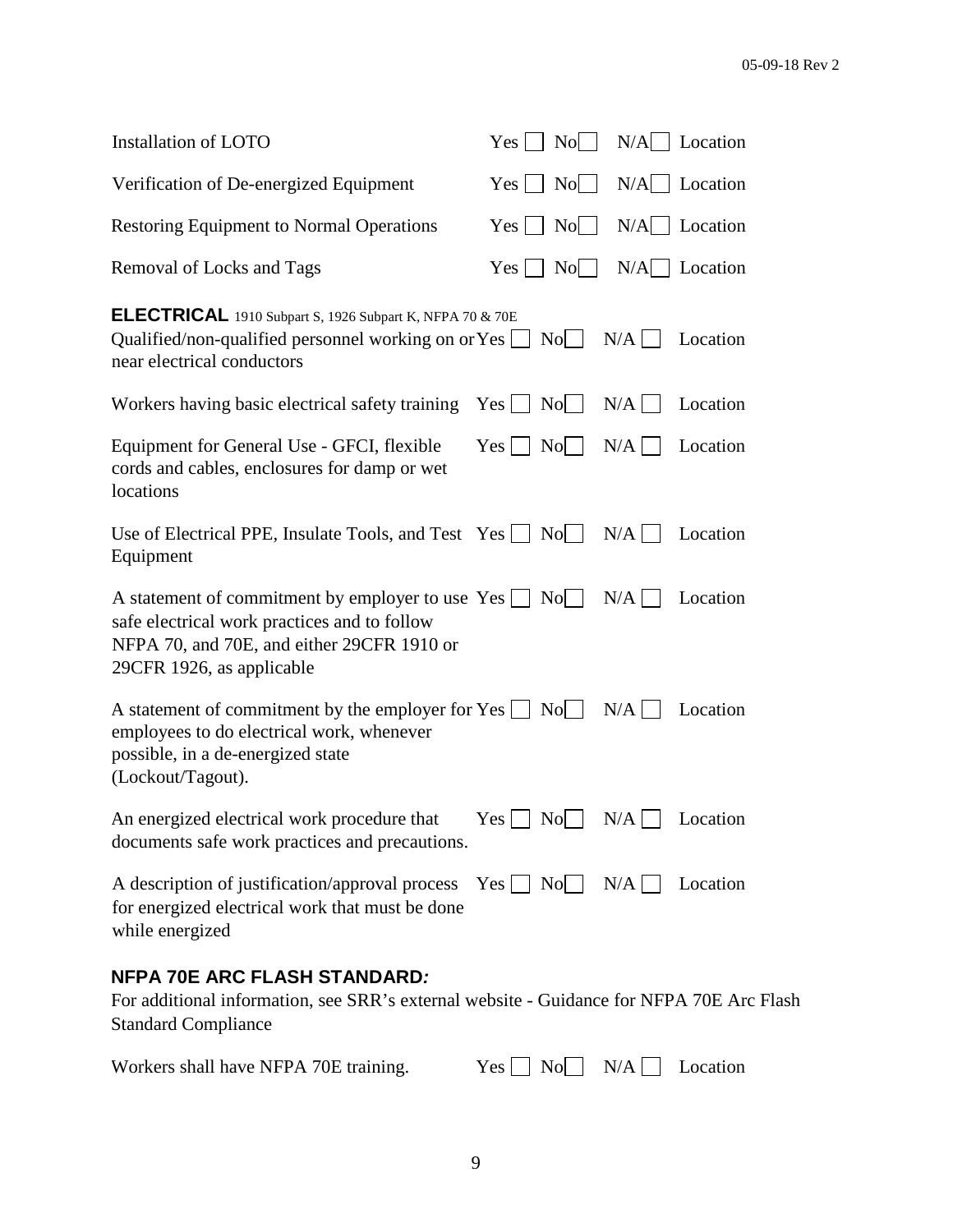| Workers shall understand all information on the Yes $\Box$ No $\Box$ N/A $\Box$<br>SRS equipment label data as it relates to the<br>NFPA 70E table(s) to determine the Hazard<br>category and PPE requirements for arc flash and<br>shock protection.                                     |                                               |     | Location |
|-------------------------------------------------------------------------------------------------------------------------------------------------------------------------------------------------------------------------------------------------------------------------------------------|-----------------------------------------------|-----|----------|
| For qualified/non-qualified personnel working $Yes \cup No \cap N/A \square$<br>on or near electrical conductors, workers shall<br>have an understanding for arc flash protection<br>and shock protection boundary requirements<br>and proper alerting techniques for these<br>boundaries |                                               |     | Location |
| Furnish PPE and insulated tools for all-case<br>scenarios and identify proper use, storage, care<br>and inspection of all PPE                                                                                                                                                             | $Yes \mid \text{No} \mid$                     | N/A | Location |
| HAND AND PORTABLE POWERED TOOLS AND OTHER HAND-HELD EQUIPMENT                                                                                                                                                                                                                             |                                               |     |          |
|                                                                                                                                                                                                                                                                                           |                                               |     |          |
| 1910 Subpart P and 1926 Subpart I<br>Inspection                                                                                                                                                                                                                                           | $Yes \mid \neg No \mid \neg$                  | N/A | Location |
| Proper Storage Care and Use                                                                                                                                                                                                                                                               | $Yes \mid No \mid$                            | N/A | Location |
| Guarding                                                                                                                                                                                                                                                                                  | $Yes \mid No \mid$                            | N/A | Location |
| <b>MATERIALS HANDLING AND STORAGE</b> 1910 Subpart N and 1926 Subpart H<br>Scope of work includes use of:<br>$\Box$ cranes, $\Box$ forklifts<br>$\Box$ personnel lifting, $\Box$ other ___________.                                                                                       |                                               |     |          |
| Proper Storage and Handling of Materials                                                                                                                                                                                                                                                  | $Yes \mid$<br>$\vert$ No $\vert$              | N/A | Location |
| Equipment Use - hand trucks, dollies, carts                                                                                                                                                                                                                                               | $Yes \mid \mid$<br>$\vert$ No $\vert$ $\vert$ | N/A | Location |

### **EXPOSURE ASSESSMENT FOR CHEMICAL, PHYSICAL AND BIOLOGICAL**

### **HAZARDS** 10 CFR 851.21&.26(a)

For additional information, see SRR's external website - Exposure Assessment Guidelines and Example of an Exposure Assessment Template. Or you may refer to the Exposure Assessment Strategy published by the American Industrial Hygiene Association (AIHA)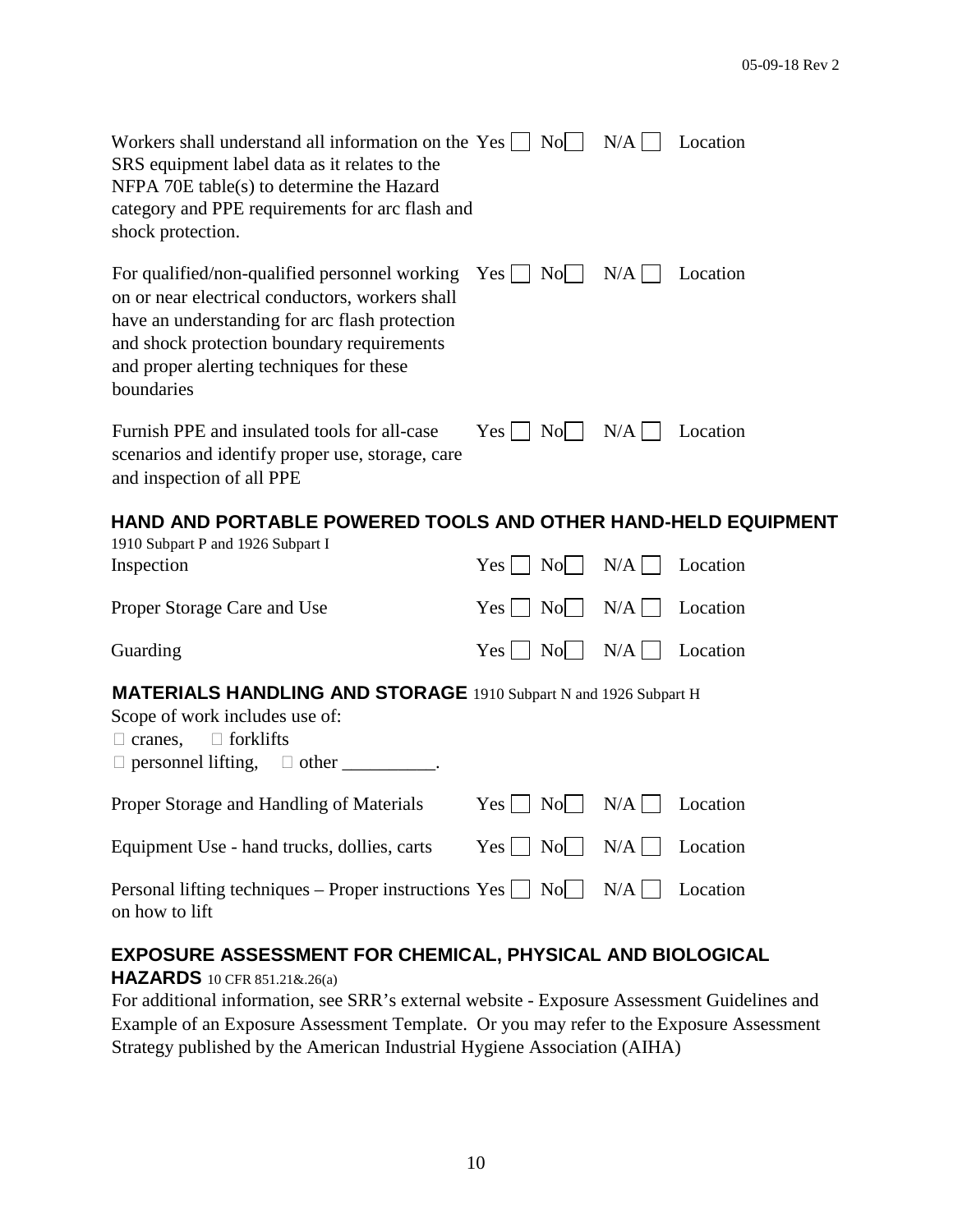| Exposure assessment description in the WPP<br>must describe how worker exposure will be<br>assessed and documented. Assessments must be<br>conducted as often thereafter as necessary to<br>ensure compliance with 10 CFR 851.21. | $Yes \nightharpoonup No \nightharpoonup N/A \nightharpoonup$ |       | Location |
|-----------------------------------------------------------------------------------------------------------------------------------------------------------------------------------------------------------------------------------|--------------------------------------------------------------|-------|----------|
| Applicable baseline employee exposure<br>assessments are included with this WPP.<br>Additional baseline assessments will be<br>completed at SRS and reviewed with the STR,<br>IH and area safety professionals.                   | $Yes \mid \text{No} \mid \text{N/A}$                         |       | Location |
| Statement in WPP that commits subcontractor to Yes $\vert$ No $\vert$ N/A $\vert$<br>follow whichever is stricter: ACGIH TLVs or<br><b>OSHA PELS.</b>                                                                             |                                                              |       | Location |
| HEARING CONSERVATION PROGRAM 1910.95, 1926.52, 10 CFR 851and ACGIH<br>For additional information, see SRR's external website - Exposure Assessment Guidelines.                                                                    |                                                              |       |          |
| Program must confirm compliance with<br>America Conference of Governmental Industrial<br>Hygienists (ACGIH) noise exposure limits. (85<br>dba TLV versus OSHA 90 dba PELs                                                         | $Yes \mid \text{No} \mid$                                    | $N/A$ | Location |
| Employee Training - effects of noise on hearing, Yes $\Box$ No $\Box$ N/A $\Box$<br>purpose of hearing protectors, purpose of<br>audiometric testing, and requirements associated<br>of ACGIH.                                    |                                                              |       | Location |
| Exposure Monitoring – baseline survey of noise $Yes \Box No \Box$<br>producing equipment                                                                                                                                          |                                                              | N/A   | Location |
| Statement in WPP that 85 dBA (ACGIH TLV) $Yes \mid \text{No} \mid$<br>triggers the use of hearing protection.                                                                                                                     |                                                              | N/A   | Location |
| Use of ACGIH table for TLVs for noise<br>exposure stay times                                                                                                                                                                      | $Yes \mid No \mid N/A \mid$                                  |       | Location |
| <b>Audiometric Testing Program - baseline</b><br>audiogram, annual audiogram, evaluation of<br>audiogram, etc.                                                                                                                    | $Yes \mid \text{No} \mid \text{ }$                           | $N/A$ | Location |
| Hearing Protectors - Providing a selection of<br>hearing protectors, training on use and care of<br>protectors, proper fitting, etc.                                                                                              | $Yes \mid \text{No} \mid$                                    | $N/A$ | Location |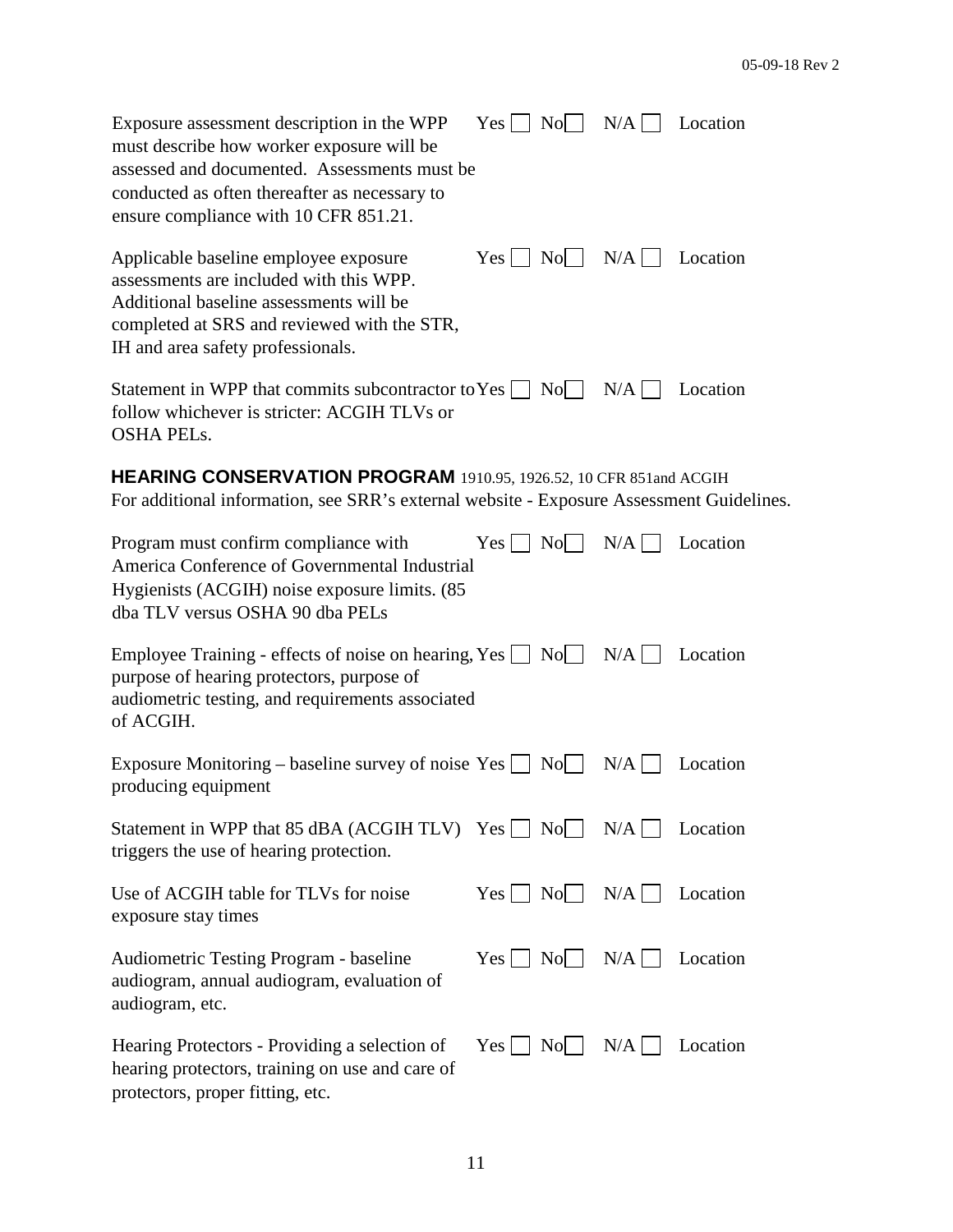| Recordkeeping – noise exposure measurement, $Yes \cup No \cup$<br>audiometric testing, employee access to records,<br>and record retention |                                                                               | $N/A$        | Location |
|--------------------------------------------------------------------------------------------------------------------------------------------|-------------------------------------------------------------------------------|--------------|----------|
| <b>WALKING - WORKING SURFACES</b> 1910 Subpart D and 1926 Subpart X<br>Housekeeping – Expectation and practices                            | $Yes \mid No \mid$                                                            | N/A          | Location |
| Ladders – Inspection, care and proper use                                                                                                  | $Yes \Box$<br>N <sub>o</sub>                                                  | N/A          | Location |
| Open-sided floors/platforms/runways-standard Yes<br>railing and toe-board                                                                  | $\overline{N_0}$                                                              | N/A          | Location |
| <b>SCAFFOLDING</b> 1910 Subpart D and 1926 subpart L<br>Training                                                                           | $\text{No}$  <br>Yes                                                          | N/A          | Location |
| <b>Competent and Qualified Person</b><br>Responsibilities                                                                                  | $\text{No}$  <br>Yes                                                          | N/A          | Location |
| Fall Protection During Erection and Dismantling Yes $\Box$ No $\Box$                                                                       |                                                                               | $N/A$        | Location |
| Use and Inspection of Scaffolding                                                                                                          | $\rm{No}$<br>$Yes$                                                            | N/A          | Location |
| Use, Inspection, and Care of Fall Protection<br>Equipment                                                                                  | $Yes \mid \mid$<br>$\overline{N}$ o                                           | $N/A$        | Location |
| POWERED PLATFORMS, AERIAL LIFTS AND VEHICLE-MOUNTED WORK                                                                                   |                                                                               |              |          |
| PLATFORMS 1910 Subpart F<br>Operator Trained specific to the model.                                                                        | $\vert$ No $\vert$ $\vert$<br>Yes                                             | N/A          | Location |
| Use of Personal Fall Arrest – body harness,<br>lanyard, lifeline, inspection criteria                                                      | $Yes \mid \cdot$<br>$\overline{N}$ o                                          | $N/A$        | Location |
| Aerial Lifts – maintenance, inspection, and<br>operation                                                                                   | $Yes \mid \text{No} \mid \text{ }$                                            | $N/A$        | Location |
| Availability of Operator's Manual                                                                                                          | $Yes \mid \text{No} \mid$                                                     | N/A          | Location |
| FALL PROTECTION-1926 Subpart M<br><b>Competent and Qualified Person</b><br>Responsibilities                                                | $Yes \mid No \mid$                                                            | N/A          | Location |
| Documentation of Employee Training                                                                                                         | $\begin{array}{c c} \hline \text{No} & \hline \end{array}$<br>$Yes \mid \mid$ | N/A          | Location |
| Use of Guardrail System – height of railings,<br>load rating                                                                               | $\rm No$<br>$Yes \mid \cdot$                                                  | $N/A$ $\Box$ | Location |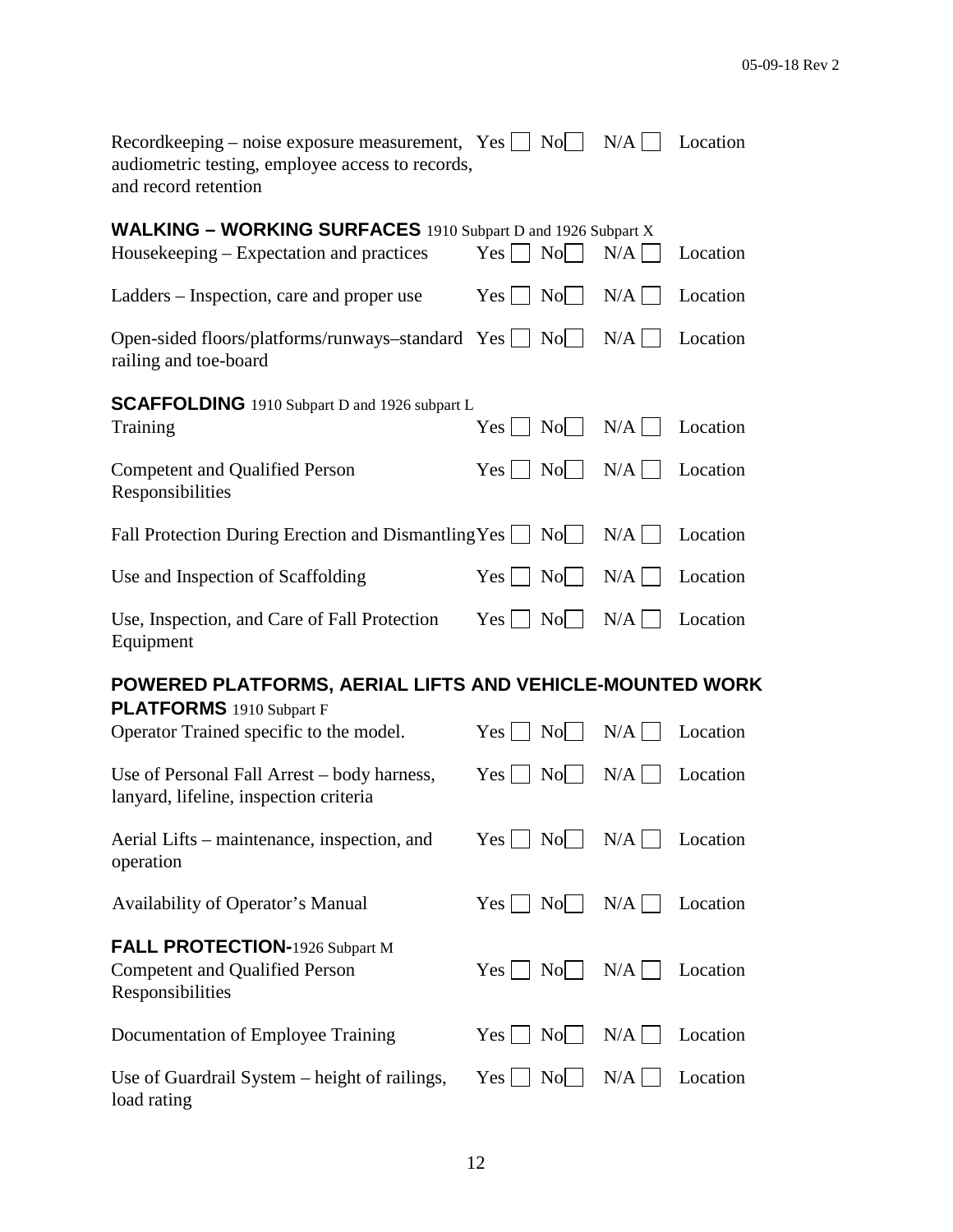| Use of Safety Net System – installation,<br>inspection, testing                                                                                                                                                                                                                 | $Yes \Box No \Box N/A \Box$       |                            | Location |
|---------------------------------------------------------------------------------------------------------------------------------------------------------------------------------------------------------------------------------------------------------------------------------|-----------------------------------|----------------------------|----------|
| Use of Safety Net System – installation,<br>inspection, testing                                                                                                                                                                                                                 | $Yes$                             | $\text{No}$   $\text{N/A}$ | Location |
| Use of Personal Fall Arrest System – harness, $Yes \cup No \cup$<br>lanyard, anchorage, inspections                                                                                                                                                                             |                                   | $N/A$                      | Location |
| Use of Positioning Device System – anchorage, Yes $\Box$ No $\Box$ N/A $\Box$<br>components, inspections                                                                                                                                                                        |                                   |                            | Location |
| Use of Fall Protection Plan – prepared by<br>qualified person                                                                                                                                                                                                                   | $Yes \mid \text{No} \mid$         | $N/A$                      | Location |
| <b>CRANES, DERRICKS, HOISTS, ELEVATORS, AND CONVEYORS</b> 1926.1400 Subparts N &                                                                                                                                                                                                |                                   |                            |          |
| CC (ASME B.30)<br>Acknowledge SRS work will be in compliance $Yes \Box No \Box N/A \Box$<br>with OSHA's Crane and Derricks in<br>Construction Rule and review of OSHA's Small<br><b>Entity Compliance Guide for Final Rule</b><br>www.osha.gov/cranes-derricks/smallentity.html |                                   |                            | Location |
| Operator Training/Qualification-operator must Yes $\Box$ No $\Box$ N/A $\Box$<br>provide NCCCO certification                                                                                                                                                                    |                                   |                            | Location |
| Rigging Personnel Training/Qualification- <i>must</i> Yes $\Box$ No<br>provide NCCCO certification                                                                                                                                                                              |                                   | $N/A$                      | Location |
| Signal Personnel Training/Qualification- <i>must</i> Yes<br>provide NCCCO certification                                                                                                                                                                                         | $\vert$ No $\vert$ $\vert$        | N/A                        | Location |
| <b>Safe Operations</b>                                                                                                                                                                                                                                                          | $\overline{N}$ o<br>Yes           | N/A                        | Location |
| <b>Load Capacities</b>                                                                                                                                                                                                                                                          | $\rm{No}$<br>Yes                  | N/A                        | Location |
| <b>Hand Signals</b>                                                                                                                                                                                                                                                             | No<br>Yes                         | N/A                        | Location |
| Inspections/Maintenance/Service                                                                                                                                                                                                                                                 | $\vert$ No $\vert$ $\vert$<br>Yes | N/A                        | Location |
| Rigging – requirements, inspection,<br>components, and personnel qualifications                                                                                                                                                                                                 | $\vert$ No $\vert$ $\vert$<br>Yes | N/A                        | Location |

## **INDUSTRIAL LIFT TRUCKS** 1910.178/1926.602/10 CFR 851 appendix 9<br>Lift truck operator training & qualifications Yes  $\Box$  No  $\Box$  N/A  $\Box$  Location Lift truck operator training  $&$  qualifications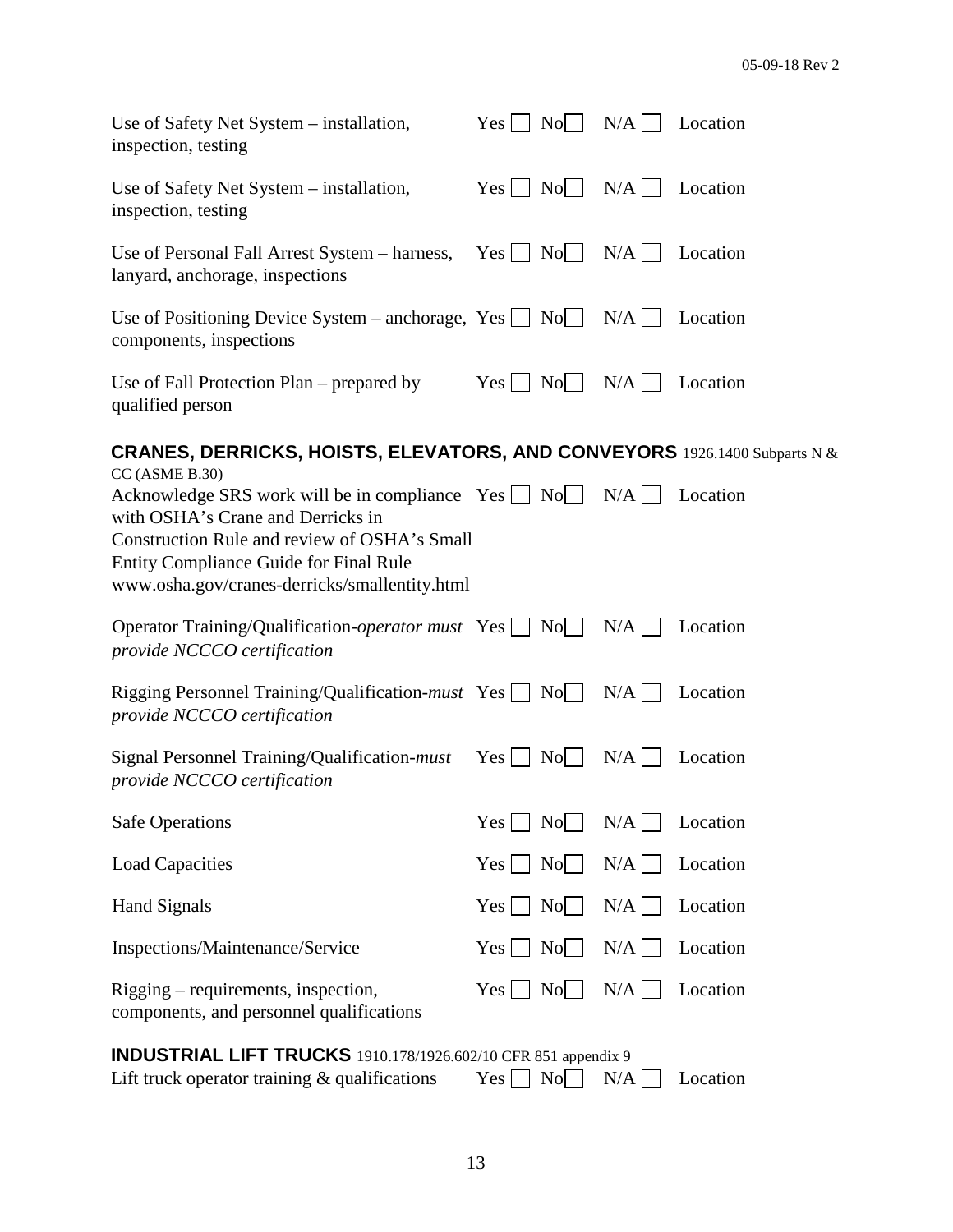| Lift truck operation $&$ use                                                                   | $\vert$ No $\vert$ $\vert$<br>Yes                   | $N/A$ | Location |
|------------------------------------------------------------------------------------------------|-----------------------------------------------------|-------|----------|
| Traveling Operation, including traffic &<br>pedestrian control                                 | $\vert$ No $\vert$ $\vert$<br>$Yes \mid \cdot$      | $N/A$ | Location |
| Loading & Unloading                                                                            | $\vert$ No $\vert$ $\vert$<br>$Yes \mid \mid$       | $N/A$ | Location |
| Maintenance & inspection of lift truck                                                         | No<br>$Yes$                                         | N/A   | Location |
| FLAMMABLE AND COMBUSTIBLE LIQUIDS and COMPRESSED GASES 1910.106,                               |                                                     |       |          |
| 1926.152 and 1910 subpart M<br>Employee Training for, Handling, storage,<br>inspection and use | $\vert$ No $\vert$<br>$Yes \mid \cdot$              | $N/A$ | Location |
| Portable Fire Extinguisher – training, proper<br>type, inspection, and location                | $Yes \mid$<br>$\vert$ No $\vert$ $\vert$            | N/A   | Location |
| Refueling Gasoline Engines – Shutdown and<br>cool down requirements before refueling           | $Yes$    <br>$\vert$ No $\vert$ $\vert$             | N/A   | Location |
| Fuel Container – Proper type, storage, and<br>ventilation requirements.                        | $\vert$ No $\vert$ $\vert$<br>$Yes \mid \mid$       | $N/A$ | Location |
| Control of Ignition Sources – smoking<br>requirements, postings, and spark control             | $\vert$ No $\vert$ $\vert$<br>$Yes$                 | $N/A$ | Location |
| Personal Protective Equipment                                                                  | Yes<br>$\vert$ No $\vert$ $\vert$                   | $N/A$ | Location |
| <b>HAZARDOUS WASTE OPERATIONS 1910.120</b>                                                     |                                                     |       |          |
| Written Safety and Health Plan                                                                 | $\overline{N}$ $\overline{O}$ $\overline{O}$<br>Yes | $N/A$ | Location |
| Training/Refresher Training                                                                    | Yes<br>$No \Box$                                    | N/A   | Location |
| <b>Emergency Response Plan</b>                                                                 | $Yes \tNo$                                          | N/A   | Location |
| Personal Protective Equipment                                                                  | No<br>$Yes \mid \mid$                               | N/A   | Location |
| <b>CONFINED SPACE PROGRAM ELEMENTS</b> 1910.146 and 1926.21<br>Training                        | $Yes \mid \cdot$<br>$\vert$ No $\vert$              | N/A   | Location |
| <b>Hazard Evaluation</b>                                                                       | $\vert$ No $\vert$ $\vert$<br>$Yes \mid \mid$       | N/A   | Location |
| Permit and Non-permit Confined Spaces                                                          | No<br>Yes                                           | N/A   | Location |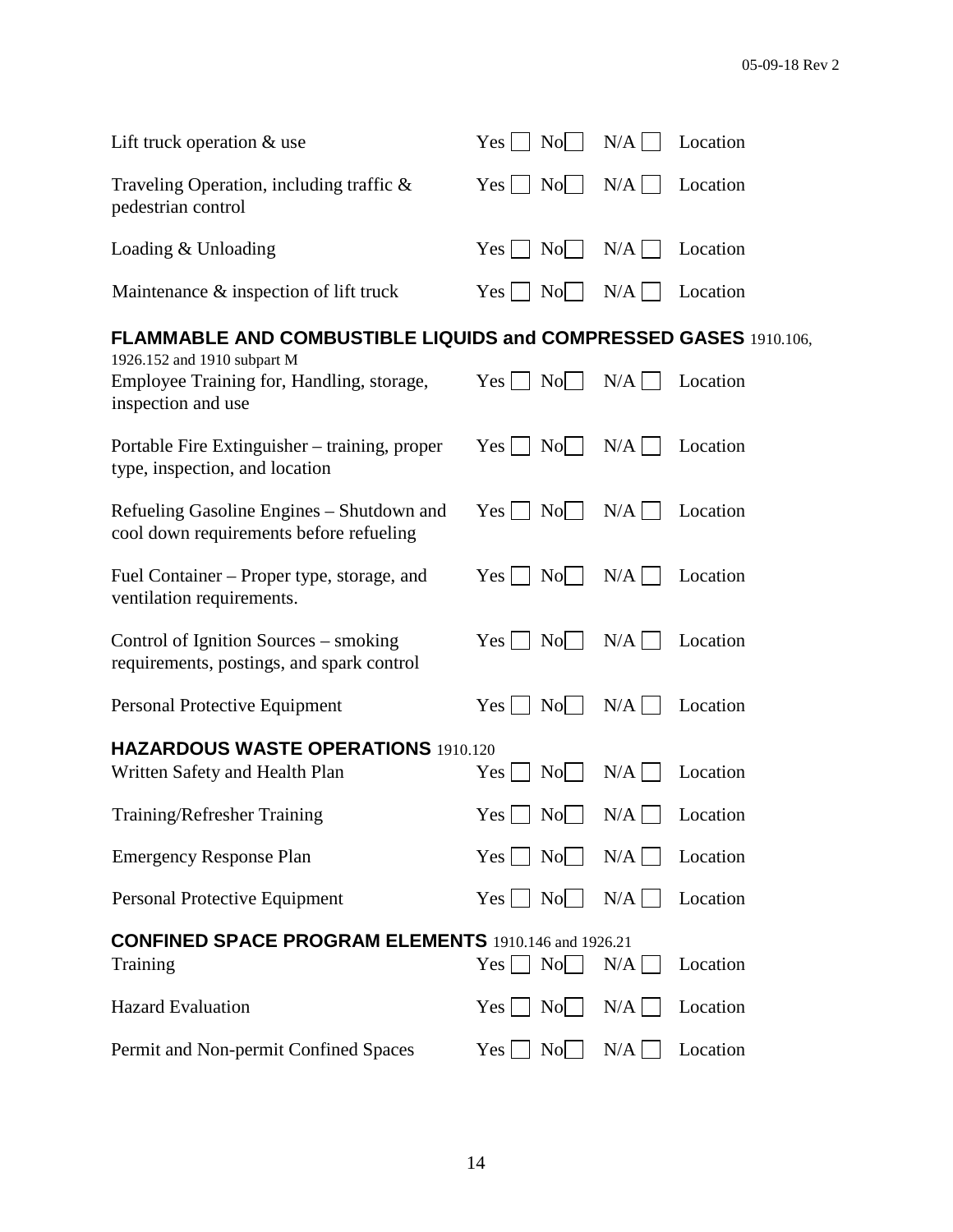| Responsibilities of Entry Supervisor, Authorized Yes $\Box$ No<br><b>Entrant, and Authorized Attendants</b>                    |                                                | N/A        | Location |  |
|--------------------------------------------------------------------------------------------------------------------------------|------------------------------------------------|------------|----------|--|
| Permits and Approval                                                                                                           | No<br>$Yes \mid \mid$                          | N/A        | Location |  |
| <b>Testing and Monitoring</b>                                                                                                  | No<br>$Yes \mid \cdot$                         | $N/A \Box$ | Location |  |
| <b>Emergency Rescue and Retrieval</b>                                                                                          | No<br>$Yes \mid \mid$                          | N/A        | Location |  |
| FIRE PROTECTION 1910 Subpart L and 1926 Subpart F, 10 CFR 851, appendix A, section 2<br>Portable Fire Extinguishers – training | No<br>$Yes \mid \mid$                          | $N/A$      | Location |  |
| Proper Type and Use                                                                                                            | $\vert$ No $\vert$ $\vert$<br>$Yes \mid \cdot$ | N/A        | Location |  |
| <b>Inspection and Maintenance</b>                                                                                              | No<br>$Yes \mid \cdot$                         | N/A        | Location |  |
| HOT WORK- GRINDING, WELDING, CUTTING AND BRAZING 1910-Q and 1926-J                                                             |                                                |            |          |  |
|                                                                                                                                |                                                |            |          |  |
| Training & Qualification                                                                                                       | $\vert$ No $\vert$ $\vert$<br>Yes<br>$\Box$    | $N/A$      | Location |  |
| Use of Hot Work Permit                                                                                                         | No<br>$Yes \mid \mid$                          | N/A        | Location |  |
| <b>Equipment Inspections</b>                                                                                                   | No<br>$Yes \mid \mid$                          | N/A        | Location |  |
| Fire Protection and Prevention                                                                                                 | No<br>$Yes \mid \mid$                          | N/A        | Location |  |
| Use of welding or Flash Screen                                                                                                 | No<br>$Yes \mid \cdot$                         | N/A        | Location |  |
| Monitoring, Purging, or ventilation of confine<br>space, vessels, or small tanks                                               | $Yes \mid \cdot$<br>$\vert$ No $\vert$         | N/A        | Location |  |

### **MOTOR VEHICLE SAFETY** 1926.600 – 1926.606 Subpart O, 10 CFR 851, appendix A

| Note: Tractors, platform lifts and other similar specialized equipment powered by electric motor or<br>internal combustion engine |                                               |       |          |
|-----------------------------------------------------------------------------------------------------------------------------------|-----------------------------------------------|-------|----------|
| Operator training/qualifications                                                                                                  | $Yes \mid \mid$<br>$\vert$ No $\vert$ $\vert$ | $N/A$ | Location |
| Vehicle maintenance/ before use inspection, and $Yes \mid No \mid$<br>safe operation program                                      |                                               | $N/A$ | Location |
| The availability of manufacturer's operator<br>manual                                                                             | $Yes \mid \text{No} \mid$                     | $N/A$ | Location |
| Use of safety devices <i>i.e.</i> seat belts, mirrors,<br>flagman, signals                                                        | Yes    <br>$\overline{N}$ o                   | $N/A$ | Location |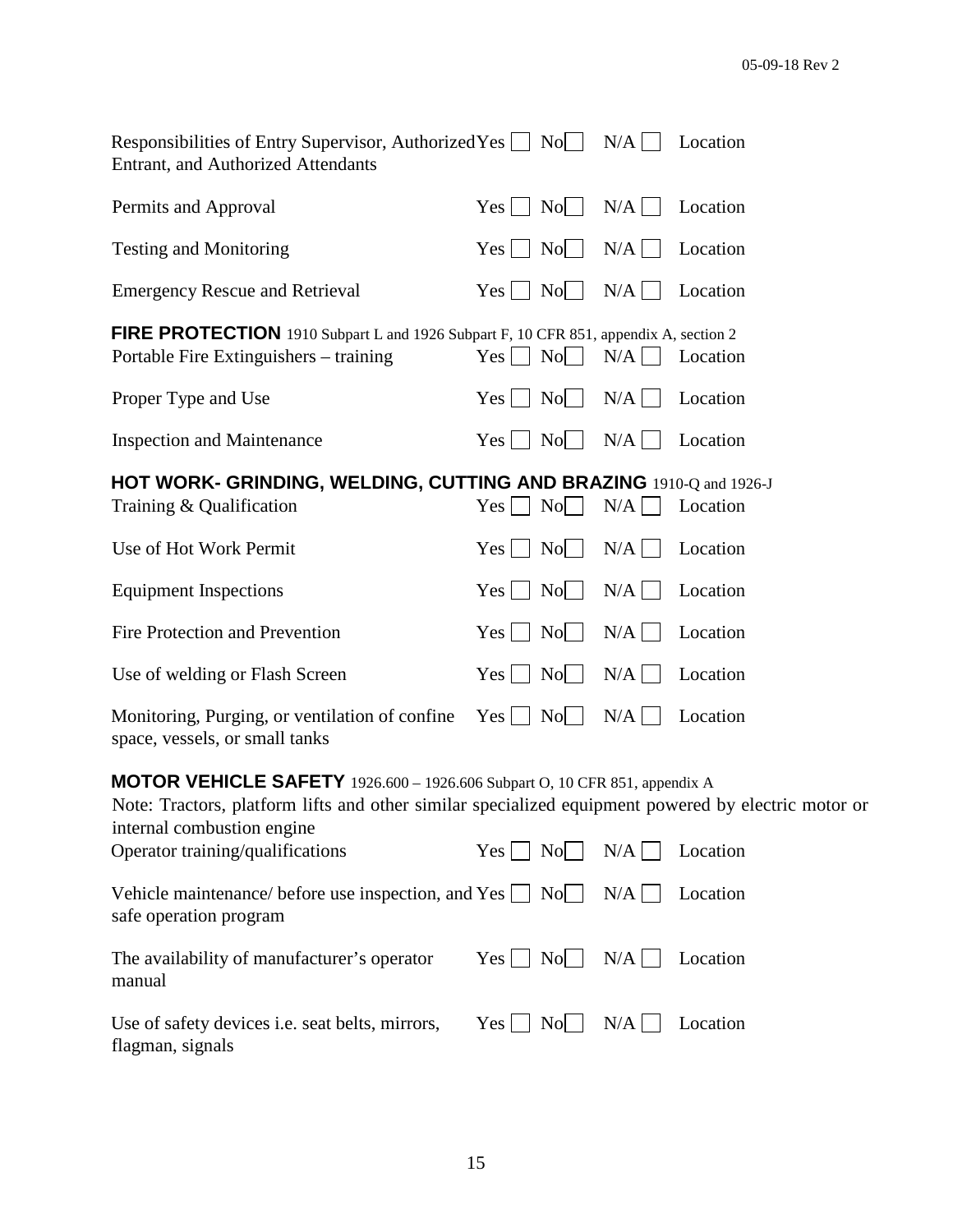| Use of safety devices <i>i.e.</i> seat belts, mirrors,<br>flagman, signals                                                                             | $Yes \mid \mid$ | No                        | N/A   | Location |
|--------------------------------------------------------------------------------------------------------------------------------------------------------|-----------------|---------------------------|-------|----------|
| <b>DEMOLITION</b> 1926 Subpart T<br>Preparatory Operations – engineering survey by $Yes \Box No \Box$<br>a competent person and service lines shut off |                 |                           | N/A   | Location |
| Removal of Materials – walls, floors, and steel Yes $\Box$ No<br>construction                                                                          |                 |                           | N/A   | Location |
| Removal of Materials – walls, floors, and steel Yes $\Box$<br>construction                                                                             |                 | $\overline{N}$ o          | N/A   | Location |
| <b>Mechanical Demolition</b>                                                                                                                           | Yes             | $\overline{N_0}$          | N/A   | Location |
| LASER USE AND SAFETY 10CFR 851.23, ANSI Z136.1<br><b>Employee Training</b>                                                                             | $Yes \mid \mid$ | $\overline{N_0}$          | N/A   | Location |
| Use/Service/Storage of Class 3b and 4 Lasers                                                                                                           |                 |                           |       |          |
|                                                                                                                                                        |                 | $Yes \mid \text{No} \mid$ | $N/A$ | Location |
| An identified Laser Safety Officer                                                                                                                     | $Yes \mid \mid$ | $\overline{N}$ o          | N/A   | Location |
| Engineering, Administrative and Procedural<br>Controls                                                                                                 | $Yes \mid \mid$ | $\overline{N_0}$          | $N/A$ | Location |
| Personnel protective equipment                                                                                                                         | $Yes \mid \mid$ | N <sub>0</sub>            | $N/A$ | Location |

### **10 CFR 851 Appendix A – Worker Safety and Health Functional Areas**

The following 10 CFR 851 & OSHA Subparts apply to unique and/or special services. Therefore, specific elements from a number of subparts/851 are not identified. When such services are deemed applicable to subcontract scopes, the subcontractor must refer to the specific OSHA subparts/851 and address the appropriate elements in their WPP prior to submitting for review and acceptance.

## **Firearm Safety 10 CFR 851 Appendix A, Section 5** A written program addressing inspection, safe Yes  $\Box$  No  $\Box$  N/A  $\Box$  Location use, storage, handling, cleaning, inventory, transporting, and maintenance of firearms and associated ammunition. Notification and approval process prior to use of Yes  $\Box$  No  $\Box$  N/A  $\Box$  Location firearms on site.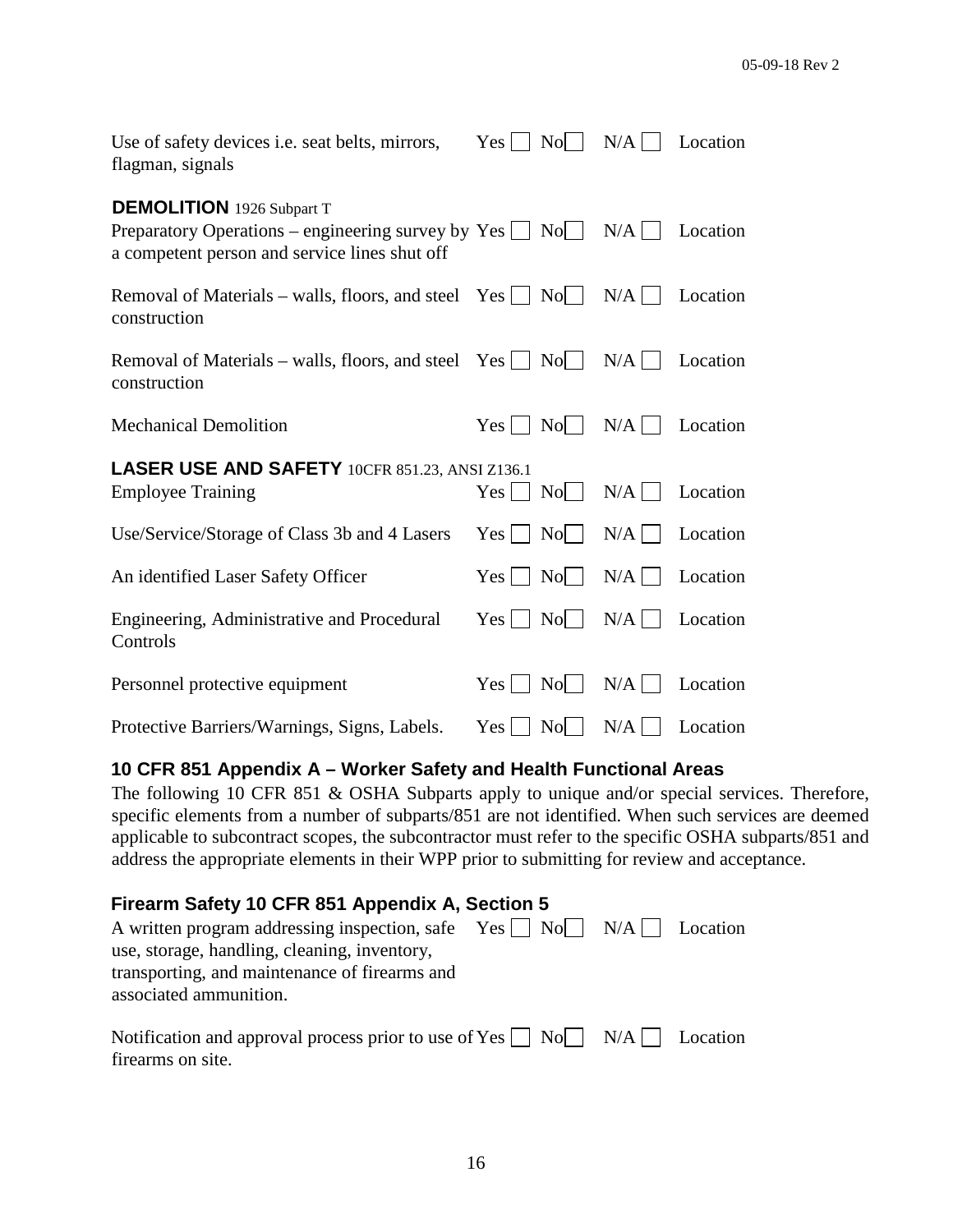| Semi-annually/annually (as required by the<br>NRA or equivalent training agency) provide<br>documented proof that "shooter" has                                               | $Yes \Box$<br>$\vert$ No $\vert$ $\vert$                                       | $N/A$               | Location |
|-------------------------------------------------------------------------------------------------------------------------------------------------------------------------------|--------------------------------------------------------------------------------|---------------------|----------|
| demonstrated proficiency in the use of firearms.<br>Describe method of pickup and disposal of<br>misfires and/or spent shells.                                                | Yes                                                                            | $Nol \mid N/A \mid$ | Location |
| <b>Explosives and Blasting Agents</b> - 10 CFR 851 Appendix A, section 3. "Explosives Safety"<br>General safety requirements, inspections, and<br>signals                     | $Yes \Box No \Box$                                                             | N/A                 | Location |
| Competent Person role and responsibilities                                                                                                                                    | $\begin{array}{c c} \hline \text{No} & \hline \end{array}$<br>$Yes \mid \cdot$ | $N/A$               | Location |
| <b>Blaster</b> qualifications                                                                                                                                                 |                                                                                |                     |          |
| Transportation, and handling of explosives                                                                                                                                    | $\vert$ No $\vert$ $\vert$<br>$Yes \mid \cdot$                                 | $N/A$               | Location |
| Storage of explosives and blasting agents                                                                                                                                     | $\vert$ No $\vert$ $\vert$<br>$Yes \mid \mid$                                  | $N/A$               | Location |
| Blasting procedure/plan                                                                                                                                                       | $Yes \mid \text{No} \mid$                                                      | $N/A$               | Location |
| <b>Misfires</b>                                                                                                                                                               | $Yes \mid \text{No} \mid$                                                      | N/A                 | Location |
| Pressure Safety 10 CFR 851, Appendix A, Section 4<br>References ASME codes for pressure vessels,<br>boilers, air receivers, vacuum systems, and<br>supporting piping systems. | $Yes \mid \text{No} \mid \text{ }$                                             | $N/A$               | Location |
| Excavations/Trenching/Soil Classification1926 Subpart P<br><b>Employee Training</b>                                                                                           | $\rm No$<br>$Yes \mid \mid$                                                    | N/A                 | Location |
| Competent Person Assignment / Responsibility / Yes $\Box$ No $\Box$ N/A $\Box$ Location<br>Inspectors                                                                         |                                                                                |                     |          |
| Soil Classification $-A$ , B, C                                                                                                                                               | $Yes \mid \cdot$                                                               |                     | Location |
| Protective Systems – i.e. Back sloping $\&$<br>Shoring/Trench Box                                                                                                             | $Yes \Box No \Box N/A \Box$                                                    |                     | Location |
| Protective Systems – i.e. Back sloping $\&$<br>Shoring/Trench Box                                                                                                             | $\vert$ No $\vert$ $\vert$<br>$Yes \mid \mid$                                  | $N/A$               | Location |
| <b>Concrete and Masonry Construction</b> 1926 Subpart Q<br><b>Employee Training</b>                                                                                           | Yes<br>N <sub>o</sub>                                                          | N/A                 | Location |